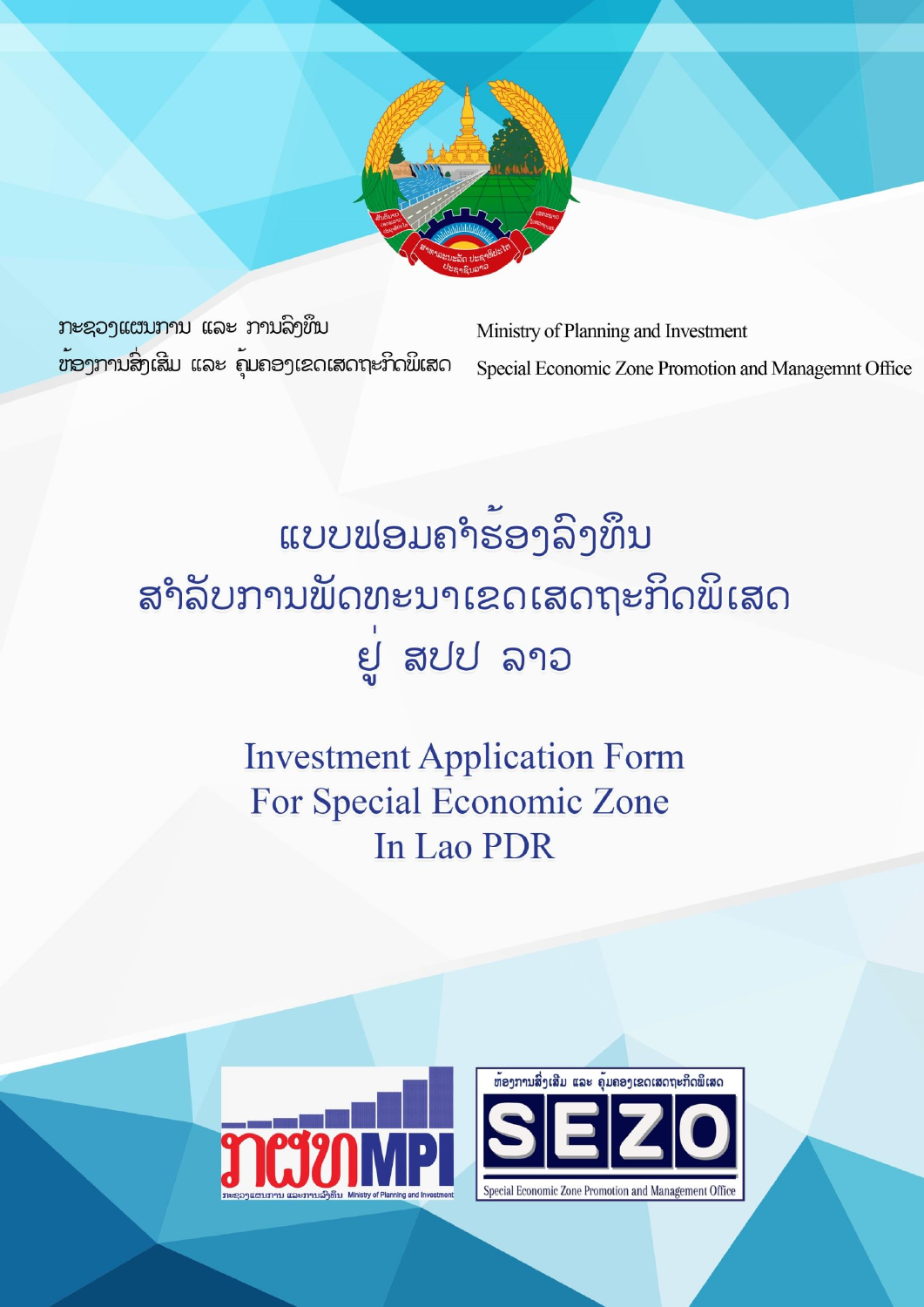## ຄຳແນະນຳ

### **(Instruction for filling out Investment Application Form)**

ກະລຸນາປະກອບຄຳຮ້ອງຂໍລິງທຶນໃຫ້ຄົບຖ້ວນ ແລະ ຖືກຕ້ອງ:

(Please read every question carefully and answer correctly, to the best of your knowledge and legibly 'Print or block letters')

- $\,$  ນິຕິບຸກຄົນເທົ່ານັ້ນ ຈຶ່ງສາມາດຍື່ນຄຳຮ້ອງສະບັບນີ້ (Only individual entity can submit this Application Form).
- $\,$  ້ ຖ້າຫາກຊ່ອງຫວ່າງບ່ອນປະກອບຄຳຮ້ອງບໍ່ພໍ່ ໃຫ້ເຮັດເອກະສານຊ້ອນທ້າຍຄັດຕິດມາພ້ອມ (If the space provided for your answer is not sufficient, Please use separate sheets and attach)
- ລະບຸເປັນສະກຸນເງິນກີບໃນການຂຽນຄຳຮ້ອງ, ໃນກໍລະນີ ລະບຸເປັນສະກຸນເງິນໂດລາສະຫະລັດ ໃຫ້ອິງໃສ່ອັດຕາ ແລກປ່ຽນໃນເວລຳນັັ້ນ (Please use Lao kip as a reference in the form. In case use US dollars as a reference shall be based on current exchange rate at that time)
- $\bullet$  ຖ້າມີເອກະສານອື່ນໆເພີ່ມເຕີມ ກະລຸນາແປເປັນພາສາລາວ ຫຼື ພາສາອັງກິດ (Please attach any relevant document(s) in Lao or English language)
- ສອບຖຳມຂໍໍ້ມູນ ກະລຸນຳຕິດຕໍໍ່ (For more information please contact us): ໂທ (Tel): (856 21) 219334 ແລະ ຫຼື (or) ແຝັກ (Fax): (856 21) 219339 [www.laosezo.gov.la](http://www.laosezo.gov.la/) E-mail: [sezo@mpi.gov.la](mailto:sezo@mpi.gov.la)
- ຕ້ອງຍື່ນຄຳຮ້ອງໃຫ້ຄົບ ຈຳນວນ 06 ຊຸດ ຕໍ່ກົມສິ່ງເສີມການລົງທຶນ. (Please Submit 06 copies of your Application form).
- $\,$  ຜູ້ລິງທຶນຕ້ອງເກັບສຳເນົາຄຳຮ້ອງຂໍລິງທຶນ 01 ສະບັບ ໄວ້ເປັນຫຼັກຖານ (An extra copy of your application form should be kept for your reference).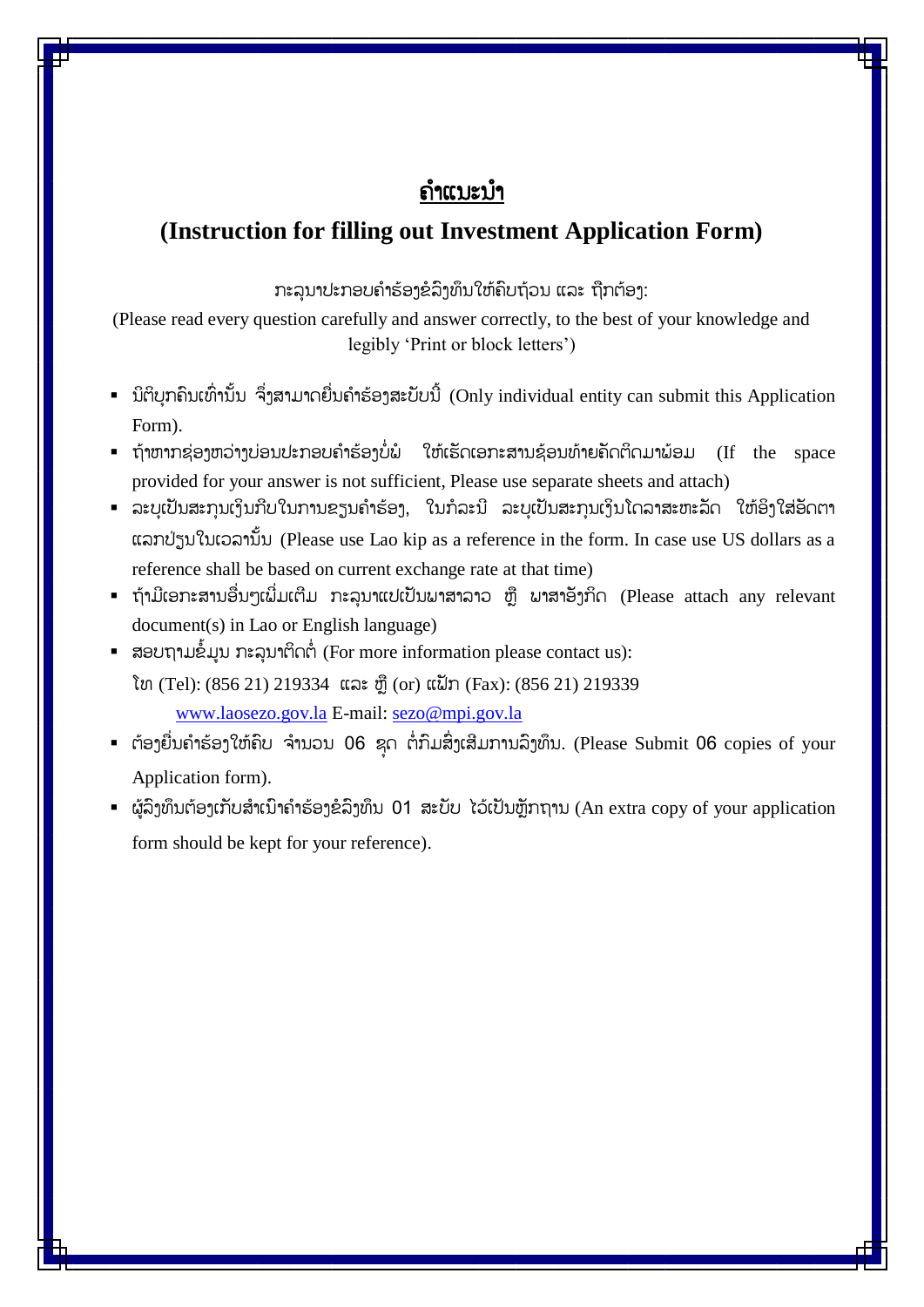## <u>ລາຍການເອກະສານທີ່ຍື່ນມີ:</u> (Document Check List)

| 1.  | ຄໍາຮ້ອງຂໍລິງທຶນ ຕາມແບບພິມ (Completed Investment Application Form)                                                                                                                                                      |        |
|-----|------------------------------------------------------------------------------------------------------------------------------------------------------------------------------------------------------------------------|--------|
| 2.  | ບົດສະເໜີຫຍໍ້ກ່ຽວກັບການພັດທະນາໂຄງການ ຢັ້ງຢືນໂດຍປະທານ ຫຼື ອຳນວຍການໃຫຍ່ ຂອງ<br>ບໍລິສັດ (ຫຼື ຜູ້ຖືກມອບສິດ) (Summary proposal about the development of the proposed<br>project certified by President or Managing Director) | $\Box$ |
| 3.  | ປະຫວັດ ແລະ ປະສິບການຂອງບໍລິສັດ. ໃບອະນຸຍາດ ຫຼື ໃບທະບຽນທຸລະກິດ ຂອງບໍລິສັດ<br>(Background and experience of the Company. License or Business Registration<br>of the Company)                                               | $\Box$ |
| 4.  | ສັນຍາຮ່ວມທຸລະກິດ (ໃນກໍລະນີ ມີສອງບໍລິສັດຂື້ນໄປ) (Shareholder's Agreement in case<br>there are many Companies)                                                                                                           | $\Box$ |
| 5.  | ໃບມອບສິດ ໃຫ້ຜູ້ຕາງໜ້າບັນດາຂາຮຸ້ນ ຫຼື ບໍລິສັດ. ໃນກໍລະນີ ບຸກຄົນດັ່ງກ່າວບໍ່ຢູ່ໃນຕຳແໜ່ງ<br>ສູງສຸດຂອງບໍລິສັດ (Attorney of power in case that person is not in the highest<br>position of the Company)                       | $\Box$ |
| 6.  | ແຜນທີ່ ຈຸດສະຖານທີ່ຕັ້ງຂອງໂຄງການ (Map of the Project location/Project site)                                                                                                                                             | $\Box$ |
| 7.  | ເອກະສານກ່ຽວກັບຂໍ້ມູນທາງດ້ານເຕັກນິກຂອງໂຄງການ (Technical data of the Project)                                                                                                                                            | ◧      |
| 8.  | ເອກະສານກ່ຽວກັບການລິງເກັບຂໍ້ມູນເບື້ອງຕົ້ນຂອງໂຄງການ (ຖ້າມີ) (Preliminary Collecting<br>data of the project. If any)                                                                                                      | $\Box$ |
| 9.  | ຈົດໝາຍ ສະໜັບສະໜຸນຂອງສະຖາບັນການເງິນ ຫຼື ທະນະຄານ (ຖ້າມີ) (Financial supported<br>Documents of financial Institutions or Bank, if any)                                                                                    | $\Box$ |
| 10. | ເອກະສານກ່ຽວຂ້ອງອື່ນໆ (Others related Documents)                                                                                                                                                                        | $\Box$ |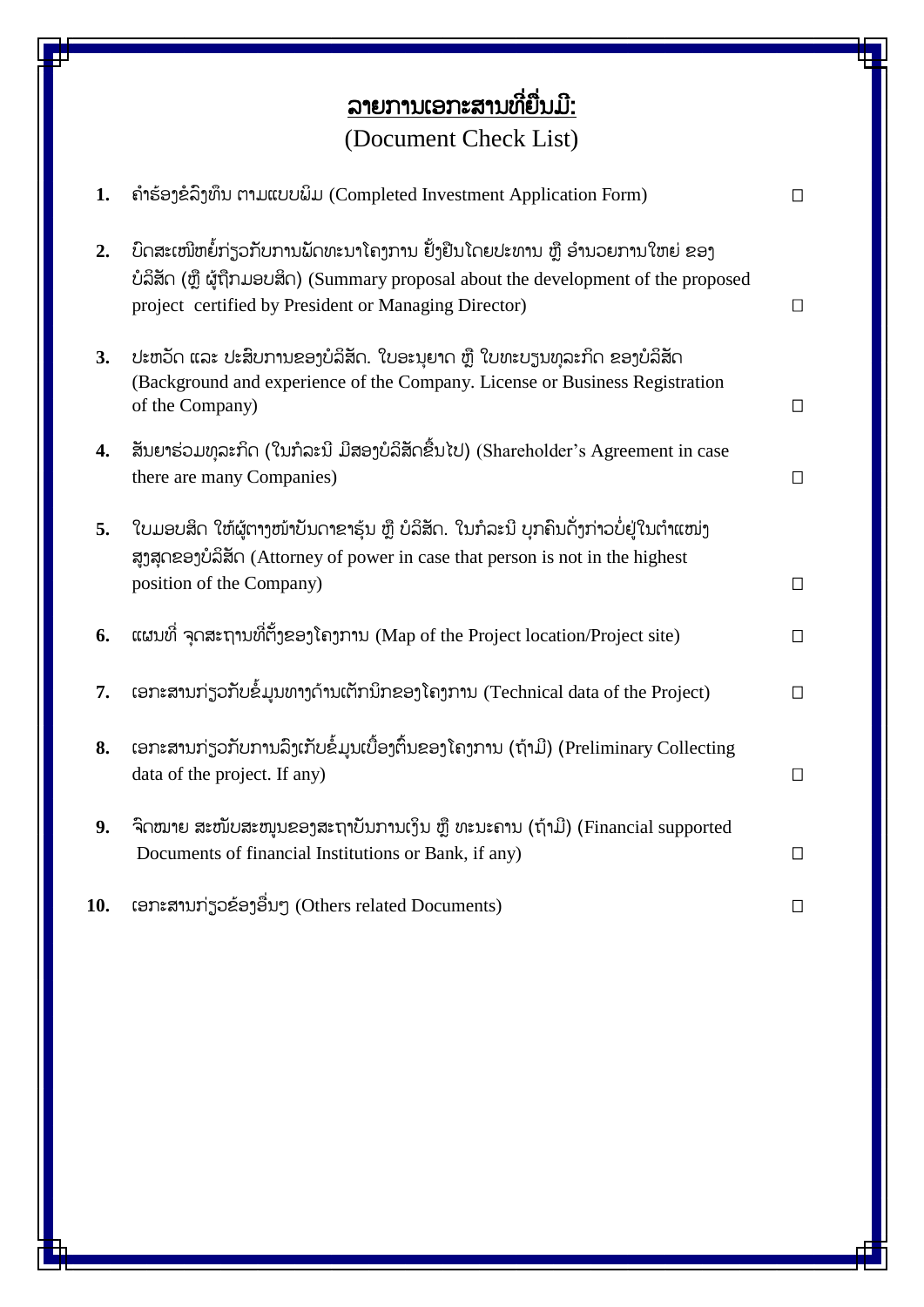

ສຳທຳລະນະລັດ ປະຊຳທິປະໄຕ ປະຊຳຊົນລຳວ

Lao People's Democratic Republic ສັນຕິພຳບ ເອກະລຳດ ປະຊຳທິປະໄຕ ເອກະພຳບ ວັດທະນະຖຳວອນ Peace Independent Democracy Unity Prosperity

ຫ້ອງກຳນສົົ່ງເສ ມ ແລະ ຄຸ້ມຄອງເຂດເສດຖະກິດພິເສດ ເລກທ :…………

Special Economic Zone Promotion and Management Reference No:............... ບ້ານໂພນທັນ, ເມືອງໄຊເຊດຖາ, ນະຄອນຫວງວຽງຈັນ, ສປປ ລາວ. Phonthun Village, Xaysettha District, Vientiane Capita1, Lao PDR.

# ຄ ຳຮ້ອງຂໍລົງທຶນ ສ ຳລັບກຳນພັດທະນຳເຂດເສດຖະກິດ ຢູ່ ສປປ ລຳວ

ເພື່ອຂໍອະນຸຍາດດຳເນີນການສຶກສາ ແລະ ພັດທະນາໂຄງການ...................................

## **Investment Application Form For Special Economic Zone In Lao PDR**

To carry out a Feasibility Study (FS) for Development of the

……………………………………Project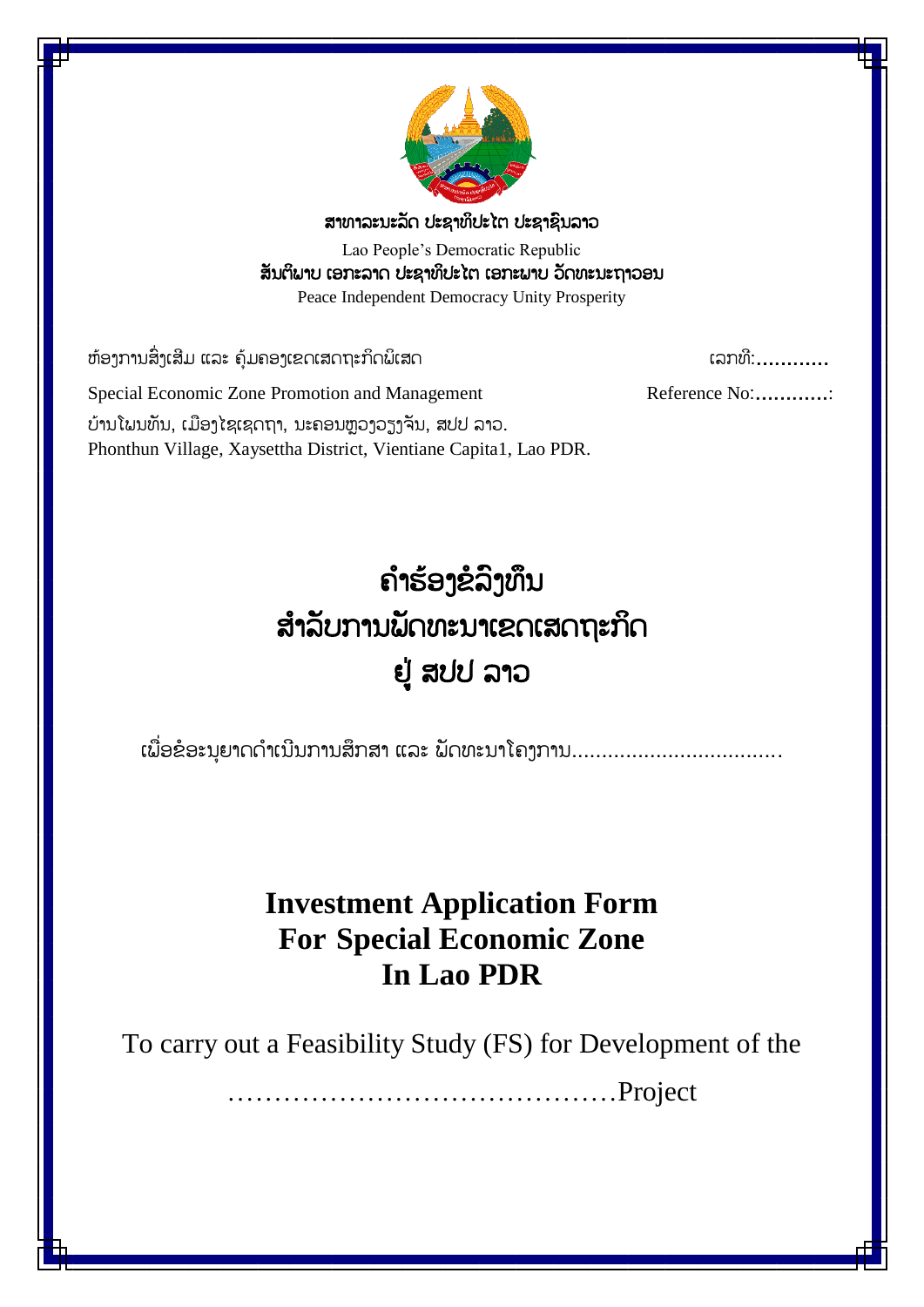ຂ້າພະເຈົ້າຕາງໜ້າໃຫ້ບໍລິສັດ ຂໍຍື່ນຄຳຮ້ອງຂໍລິງທຶນ ມາຍັງທ່ານເພື່ອພິຈາລະນາອະນຸມັດການລຶງທຶນ ດັ່ງລຸ່ມນີ້: (On behalf of the Company I apple this application form for your consideration for investment approval as follow):

|                              | ຊື່ຜູ້ຕາງໜ້າຂອງບໍລິສັດ ທີ່ຍື່ນຄຳຮ້ອງຂໍລິງທຶນ (Name of person on behalf of the Company (ies) |
|------------------------------|---------------------------------------------------------------------------------------------|
| apple this application form) |                                                                                             |
|                              |                                                                                             |
|                              |                                                                                             |
|                              |                                                                                             |
|                              |                                                                                             |
|                              |                                                                                             |
|                              |                                                                                             |
|                              |                                                                                             |
|                              |                                                                                             |
|                              | ໂທລະສັບ (Telephone)ໂທລະສານ (Facsimile)                                                      |
|                              |                                                                                             |
|                              |                                                                                             |
|                              |                                                                                             |
|                              |                                                                                             |

#### 1. <u>ຂໍ້ມູນກ່ຽວກັບ ບໍລິສັດ ທີ່ສະເໜີລິງທຶນ</u> **(Information concerning companies)**

ໃນກໍລະນີມີຫຼາຍບໍລິສັດ ສະເໜີໃຫ້ຂຽນລາຍລະອຽດຂອງແຕ່ລະບໍລິສັດ In case there are many companies, Please give details of each Company

|  | - ຊື່ ປະທານ ຫຼື ອຳນວຍການໃຫຍ່ (Name of CEO/President/Chairman/Managing Director) |  |  |  |  |
|--|---------------------------------------------------------------------------------|--|--|--|--|
|  |                                                                                 |  |  |  |  |
|  |                                                                                 |  |  |  |  |
|  |                                                                                 |  |  |  |  |
|  |                                                                                 |  |  |  |  |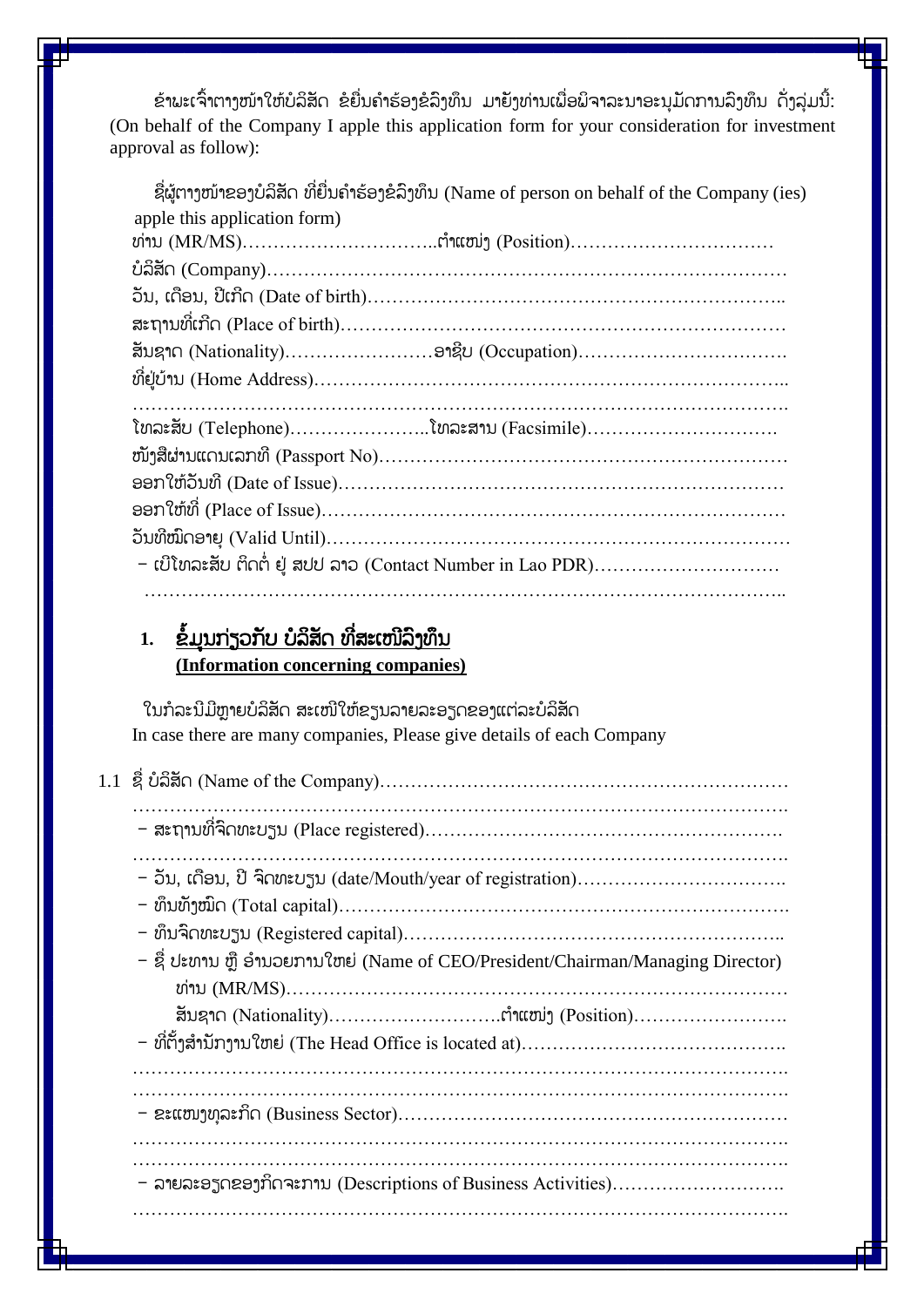|                                              | – โຄງການໃຫຍ່ທີ່ຝົ້ນເດັ່ນທີ່ໄດ້ຈັດຕັ້ງປະຕິບັດສຳເລັດມາແລ້ວ (The main projects have been                                      |  |  |  |  |
|----------------------------------------------|----------------------------------------------------------------------------------------------------------------------------|--|--|--|--|
|                                              |                                                                                                                            |  |  |  |  |
|                                              | – ປະເທດ ແລະ ສະຖານທີ່ຈົດທະບຽນ (Country and Place registered)                                                                |  |  |  |  |
|                                              | – ຊື່ ປະທານ ຫຼື ອຳນວຍການໃຫຍ່ (Name of CEO/President/Chairman/Managing Director)                                            |  |  |  |  |
|                                              |                                                                                                                            |  |  |  |  |
|                                              |                                                                                                                            |  |  |  |  |
|                                              |                                                                                                                            |  |  |  |  |
|                                              | .<br>– ລາຍລະອຽດຂອງກິດຈະການ (Descriptions of Business Activities)                                                           |  |  |  |  |
|                                              | – ໂຄງການໃຫຍ່ທີ່ພົ້ນເດັ່ນທີ່ໄດ້ຈັດຕັ້ງປະຕິບັດສຳເລັດມາແລ້ວ (The main projects have been                                      |  |  |  |  |
| <u>ຂໍ້ມຸນກ່ຽວກັບ ໂຄງການ ທີ່ສະເໜີຂໍລິງທຶນ</u> |                                                                                                                            |  |  |  |  |
|                                              | (Information concerning the project to be applied for investing)                                                           |  |  |  |  |
|                                              |                                                                                                                            |  |  |  |  |
|                                              | – ສະຖານທີ່ຕັ້ງຂອງໂຄງການ (Project location):                                                                                |  |  |  |  |
|                                              |                                                                                                                            |  |  |  |  |
|                                              | 2.2 ຊື່ ບໍລິສັດ ທີ່ຈະຕັ້ງຂື້ນຢູ່ ສປປ ລາວ (The Name of the Company to be established in Lao                                 |  |  |  |  |
|                                              | 2.3 ຈຸດປະສິງຂອງການສະເໜີນີ້ ເພື່ອຂໍອະນຸຍາດເຊັນ (The purpose of this application to request for<br>signing):                 |  |  |  |  |
|                                              | บิดบับทึกถอามเอ็าใจ Memorandum of Understanding (MOU)<br>П                                                                 |  |  |  |  |
|                                              | สับยาผีกทะบาโถากาบ Project Development Agreement (PDA)<br>$\Box$<br>สับยาสำปะທาบโถງການ Concession Agreement (CA)<br>$\Box$ |  |  |  |  |
|                                              | 2.4 ແຫຼ່ງທຶນ ທີ່ຈະມາຝັດທະນາໂຄງການ (Source of financing for developing the project)                                         |  |  |  |  |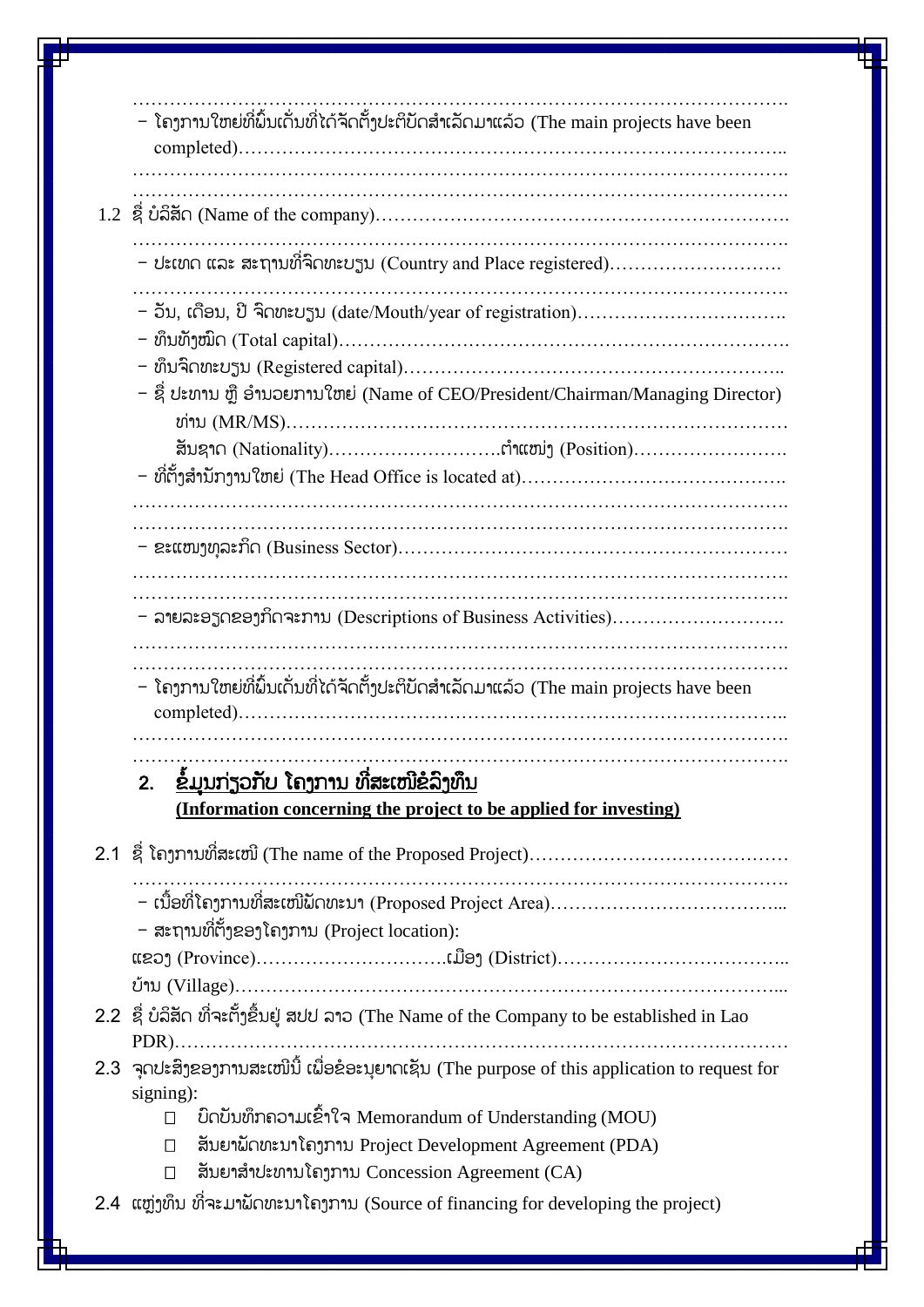ທຶນຂອງບໍລິສັດເອງ (Own equity)……….% (…………………..US\$)  $\Box$  ທຶນກ້ຍືມ (Loan)……………………………………………………US\$) ຊື່ສະຖາບັນການເງິນ ຫຼື ທະນະຄານ ທີ່ຈະມາໃຫ້ການສະໜັບສະໜູນ (ຖ້າມີ) (Name of Financial Institutions /or Banks, if any): …………………………………………………………… ……………………………………………………………………………………………. 2.5 ຖ້ຳໂຄງກຳນມ ຄວຳມເປັນໄປໄດ້ໃນກຳນພັດທະນຳ ບໍລິສັດເປີດໂອກຳດໃຫ້ ລັດຖະບຳນ ຖືຮຸ້ນຢ່ຳງໜ້ອຍ…. ……. % (………….ເປີເຊັນ) ຂອງກຳນປະກອບຮຸ້ນທັງໝົດ ຂອງໂຄງກຳນ: (If the project is feasible for development, the Company opens for the Government of Laos to have equity at least ……... % (………….percent) of the total equity for the project), 2.6 ຄວາມສາມາດໃນການຈັດສັນ ແລະ ຊອກແຫ່ງທຶນຊ່ວຍເຫືອແກ່ ລັດຖະບານລາວ ໂດຍບໍລິສັດ: (Ability to arrange and source for the target equity of the Government of Lao by the Company): ມ ຄວຳມສຳມຳດ ……….. % (…………ເປີເຊັນ) ຂອງກຳນປະກອບຮຸ້ນທັງໝົດຂອງໂຄງກຳນ. (Ability to arrange and source for the target equity of the Government of Lao at least …….. % (……….percent) of the total equity for the Project),  $\Box$  ບໍ່ມີຄວາມສາມາດ (No Ability to Project) 2.7 ແຫ່ງທຶນ ທີ່ຈະມາພັດທະນາໂຄງການ (Source of financing for developing the project):  $□$  ທຶນຂອງບໍລິສັດເອງ (Own equity)……….% (………………………US\$) ທຶນກູ້ຍືມ (Loan)……………………… % (…………………..US\$) ຊື່ສະຖາບັນການເງິນ ຫຼື ທະນະຄານ ທີ່ຈະມາໃຫ້ການສະໜັບສະໜູນ (ຖ້າມີ) (Name of Financial Institutions /or Banks, if any): …………………………………………………………… 2.8 ຂໍໍ້ມູນທຳງດ້ຳນເຕັກນິກ ຂອງໂຄງກຳນ (Technical data of the Project) – ເນື້ອທີ່ໂຄງການ (Project Area)……………………………………… - ມູນຄ່ຳຂອງໂຄງກຳນທັງໝົດ (Total Project Cost)……………………… US\$ - ທຶນຈົດທະບຽນ (Registered Capital)………………………………... US\$ ທຶນຈິດທະບຽນບໍ່ໃຫ້ຫຼຸດ 30% ຂອງທຶນທັງໝົດ (Registered Capital not than 30% of the total capital) ຂ້າພະເຈົ້າ ຂໍຢັ້ງຢືນວ່າທຸກຂໍ້ຄວາມ ແລະ ຂໍ້ມູນຕ່າງໆທີ່ໄດ້ລະບຸມາຂ້າງເທິງນັ້ນ ແມ່ນຖືກຕ້ອງ ແລະ ເປັນການ ຄຳດຄະເນທ ຶ່ໃກ້ຄຽງກັບຄວຳມເປັນຈິງທຸກຢ່ຳງ. (I certify that the statement made by me in this form are true, company and correct to the best of my knowledge) ສະນັ້ນ, ຂ້າພະເຈົ້າຈຶ່ງຮຽນສະເໜີມາຍັງທ່ານ ເພື່ອພິຈາລະນາຕາມທີ່ເຫັນສິມຄວນດ້ວຍ. (Your consideration and approval will be highly appreciated) ດ້ວຍຄວຳມນັບຖືຢ່ຳງສູງ, Yours sincerely, ວັນທີ/Date ......................... ລຳຍເຊັນ ແລະ ຊືຶ່ແຈ້ງ/**Signature and full name**